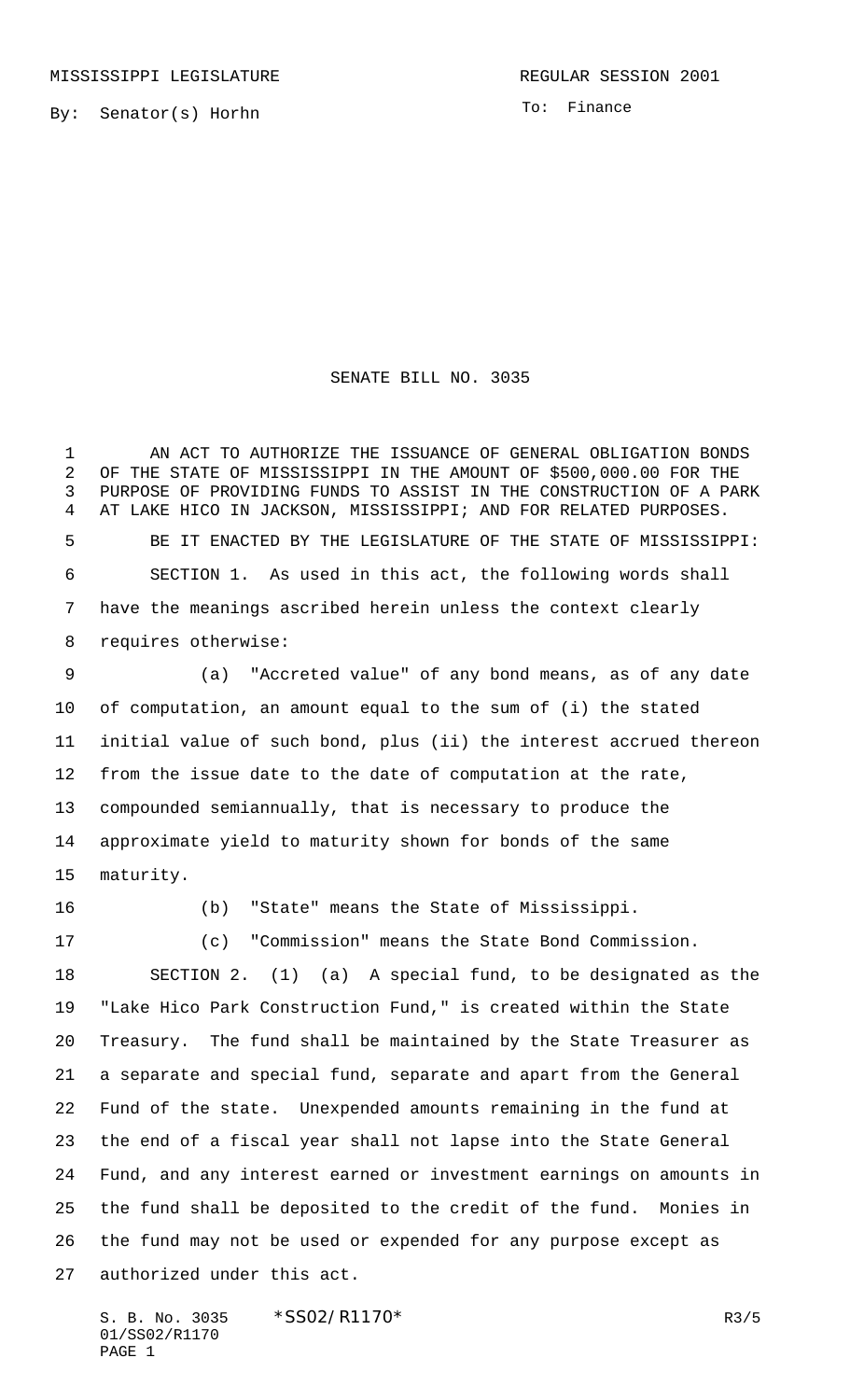(b) Monies deposited into the fund shall be disbursed, in the discretion of the Department of Finance and Administration, to assist the City of Jackson, Mississippi, in paying the costs of constructing a park at Lake Hico in Jackson, Mississippi, and for other projects and improvements designed to enhance public use of such lake.

 (2) Amounts deposited into such special fund shall be disbursed to pay the costs of the project described in subsection (1) of this section. Promptly after the commission has certified, by resolution duly adopted, that the project described in subsection (1) shall have been completed, abandoned, or cannot be completed in a timely fashion, any amounts remaining in such special fund shall be applied to pay debt service on the bonds issued under this act, in accordance with the proceedings authorizing the issuance of such bonds and as directed by the commission.

 (3) The Department of Finance and Administration, acting through the Bureau of Building, Grounds and Real Property Management, is expressly authorized and empowered to receive and expend any local or other source funds in connection with the expenditure of funds provided for in this section. The expenditure of monies deposited into the special fund shall be under the direction of the Department of Finance and Administration, and such funds shall be paid by the State Treasurer upon warrants issued by such department, which warrants shall be issued upon requisitions signed by the Executive Director of the Department of Finance and Administration, or his designee. (4) The Department of Finance and Administration is authorized to pay for constructing and equipping a park at Lake Hico in Jackson, Mississippi, and other projects or improvements designed to enhance the public use of Lake Hico. SECTION 3. (1) The commission, at one time, or from time to

S. B. No. 3035 \*SS02/R1170\* 01/SS02/R1170 PAGE 2 time, may declare by resolution the necessity for issuance of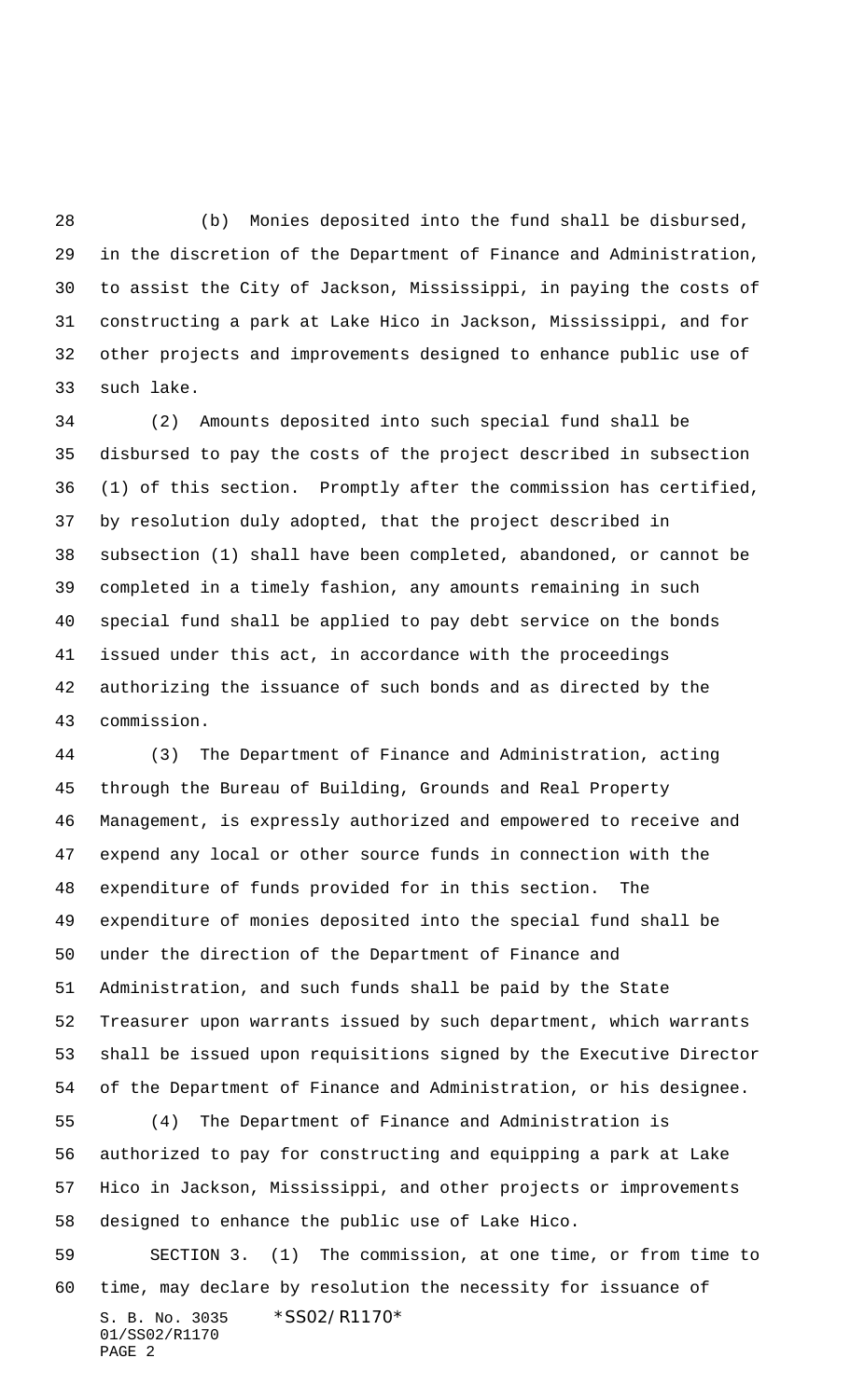general obligation bonds of the State of Mississippi to provide funds for all costs incurred or to be incurred for the purposes described in Section 2 of this act. Upon the adoption of a resolution by the Department of Finance and Administration, declaring the necessity for the issuance of any part or all of the general obligation bonds authorized by this section, the Department of Finance and Administration shall deliver a certified copy of its resolution or resolutions to the commission. Upon receipt of such resolution, the commission, in its discretion, may act as the issuing agent, prescribe the form of the bonds, advertise for and accept bids, issue and sell the bonds so authorized to be sold and do any and all other things necessary and advisable in connection with the issuance and sale of such bonds. The total amount of bonds issued under this act shall not exceed Five Hundred Thousand Dollars (\$500,000.00).

 (2) Any investment earnings on amounts deposited into the special fund created in Section 2 of this act shall be used to pay debt service on bonds issued under this act, in accordance with the proceedings authorizing issuance of such bonds.

 SECTION 4. The principal of and interest on the bonds authorized under this act shall be payable in the manner provided in this section. Such bonds shall bear such date or dates, be in such denomination or denominations, bear interest at such rate or rates (not to exceed the limits set forth in Section 75-17-101, Mississippi Code of 1972), be payable at such place or places within or without the State of Mississippi, shall mature absolutely at such time or times not to exceed twenty-five (25) years from date of issue, be redeemable before maturity at such time or times and upon such terms, with or without premium, shall bear such registration privileges, and shall be substantially in such form, all as shall be determined by resolution of the commission.

S. B. No. 3035 \*SS02/R1170\* 01/SS02/R1170 PAGE 3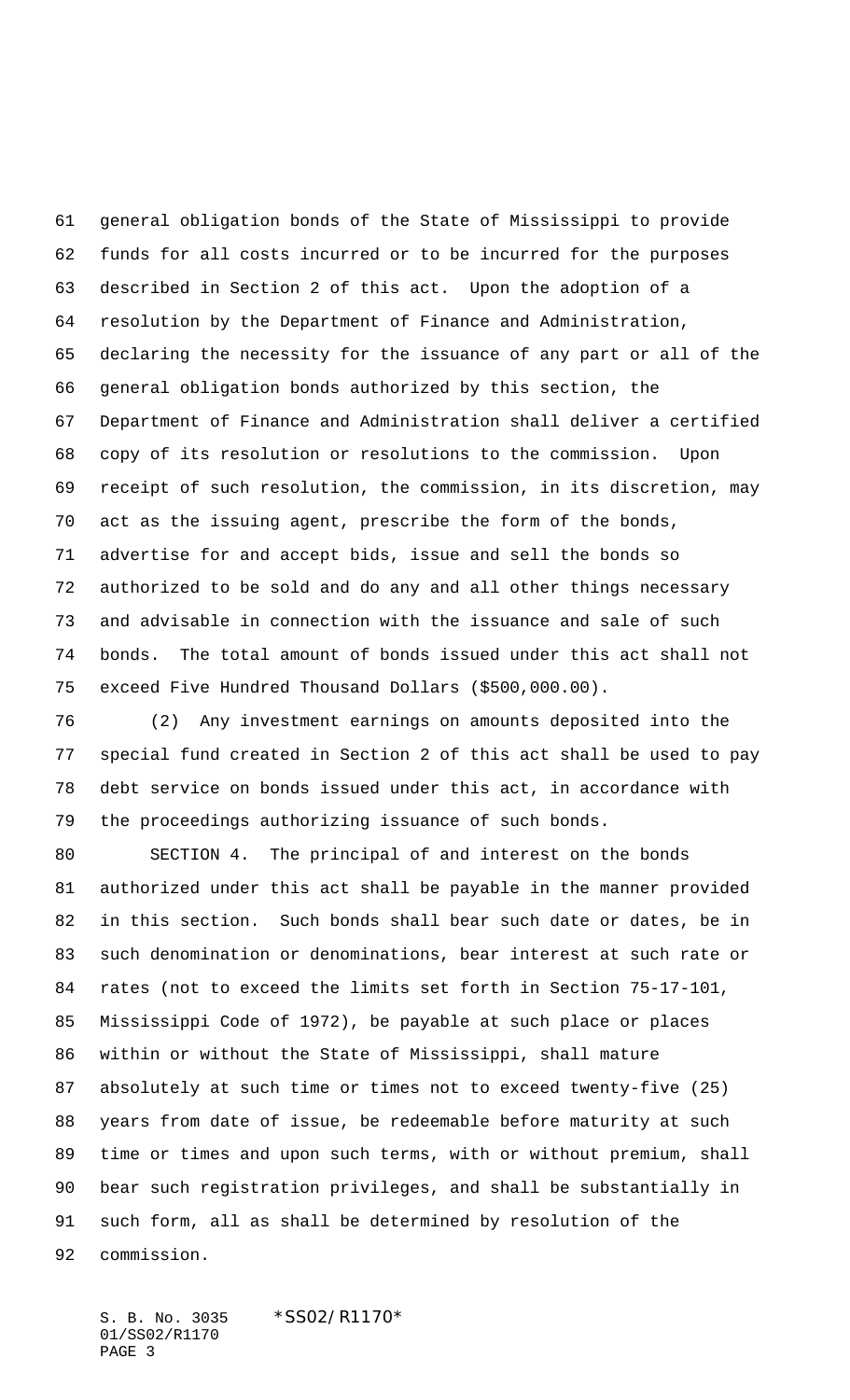SECTION 5. The bonds authorized by this act shall be signed by the chairman of the commission, or by his facsimile signature, and the official seal of the commission shall be affixed thereto, and attested by the secretary of the commission. The interest coupons, if any, to be attached to such bonds may be executed by the facsimile signatures of such officers. Whenever any such bonds shall have been signed by the officials designated to sign the bonds who were in office at the time of such signing but who may have ceased to be such officers before the sale and delivery of such bonds, or who may not have been in office on the date such bonds may bear, the signatures of such officers upon such bonds and coupons shall nevertheless be valid and sufficient for all purposes and have the same effect as if the person so officially signing such bonds had remained in office until their delivery to the purchaser, or had been in office on the date such bonds may bear. However, notwithstanding anything herein to the contrary, such bonds may be issued as provided in the Registered Bond Act of the State of Mississippi.

 SECTION 6. All bonds and interest coupons issued under the provisions of this act have all the qualities and incidents of negotiable instruments under the provisions of the Uniform Commercial Code, and in exercising the powers granted by this act, the commission shall not be required to and need not comply with the provisions of the Uniform Commercial Code.

S. B. No. 3035 \*SS02/R1170\* 01/SS02/R1170 PAGE 4 SECTION 7. The commission shall act as the issuing agent for the bonds authorized under this act, prescribe the form of the bonds, advertise for and accept bids, issue and sell the bonds so authorized to be sold, pay all fees and costs incurred in such issuance and sale, and do any and all other things necessary and advisable in connection with the issuance and sale of such bonds. The commission is authorized and empowered to pay the costs that are incident to the sale, issuance and delivery of the bonds authorized under this act from the proceeds derived from the sale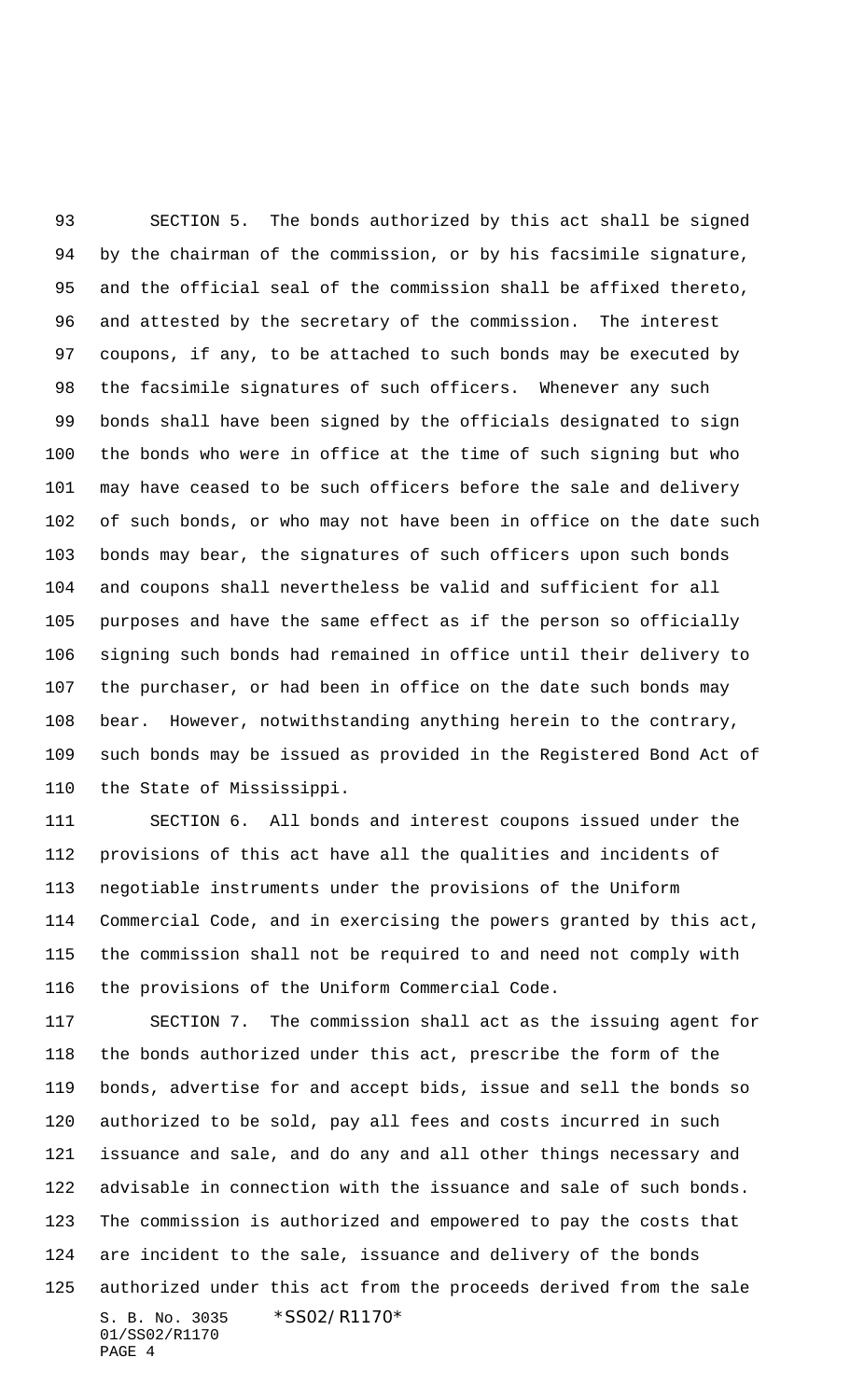of such bonds. The commission shall sell such bonds on sealed bids at public sale, and for such price as it may determine to be for the best interest of the State of Mississippi, but no such sale shall be made at a price less than par plus accrued interest to the date of delivery of the bonds to the purchaser. All interest accruing on such bonds so issued shall be payable semiannually or annually; however, the first interest payment may be for any period of not more than one (1) year.

 Notice of the sale of any such bond shall be published at least one (1) time, not less than ten (10) days before the date of sale, and shall be so published in one or more newspapers published or having a general circulation in the City of Jackson, Mississippi, and in one or more other newspapers or financial journals with a national circulation, to be selected by the commission.

 The commission, when issuing any bonds under the authority of this act, may provide that bonds, at the option of the state, may be called in for payment and redemption at the call price named therein and accrued interest on such date or dates named therein. SECTION 8. The bonds issued under the provisions of this act are general obligations of the State of Mississippi, and for the

 payment thereof the full faith and credit of the State of Mississippi is irrevocably pledged. If the funds appropriated by the Legislature are insufficient to pay the principal of and the interest on such bonds as they become due, then the deficiency shall be paid by the State Treasurer from any funds in the State Treasury not otherwise appropriated. All such bonds shall contain recitals on their faces substantially covering the provisions of this section.

S. B. No. 3035 \*SS02/R1170\* 01/SS02/R1170 PAGE 5 SECTION 9. Upon the issuance and sale of bonds under the provisions of this act, the commission shall transfer the proceeds of any such sale or sales to the special fund created in Section 2 of this act. The proceeds of such bonds shall be disbursed solely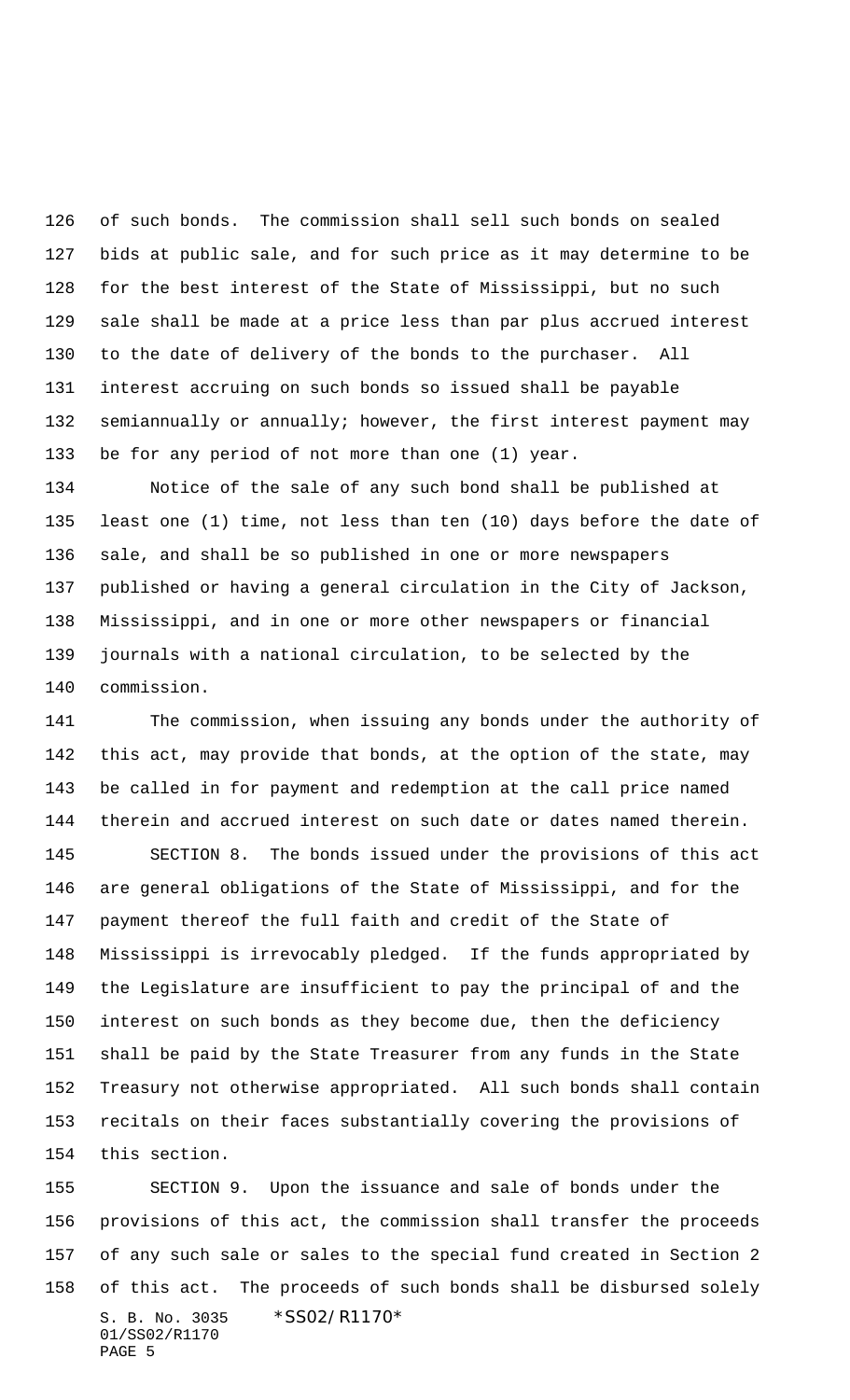upon the order of the Department of Finance and Administration under such restrictions, if any, as may be contained in the resolution providing for the issuance of the bonds.

 SECTION 10. The bonds authorized under this act may be issued without any other proceedings or the happening of any other conditions or things other than those proceedings, conditions and things which are specified or required by this act. Any resolution providing for the issuance of bonds under the provisions of this act shall become effective immediately upon its adoption by the commission, and any such resolution may be adopted at any regular or special meeting of the commission by a majority of its members.

 SECTION 11. The bonds authorized under the authority of this act may be validated in the Chancery Court of the First Judicial District of Hinds County, Mississippi, in the manner and with the force and effect provided by Chapter 13, Title 31, Mississippi Code of 1972, for the validation of county, municipal, school district and other bonds. The notice to taxpayers required by such statutes shall be published in a newspaper published or having a general circulation in the City of Jackson, Mississippi.

 SECTION 12. Any holder of bonds issued under the provisions of this act or of any of the interest coupons pertaining thereto may, either at law or in equity, by suit, action, mandamus or other proceeding, protect and enforce any and all rights granted under this act, or under such resolution, and may enforce and compel performance of all duties required by this act to be performed, in order to provide for the payment of bonds and interest thereon.

S. B. No. 3035 \*SS02/R1170\* 01/SS02/R1170 PAGE 6 SECTION 13. All bonds issued under the provisions of this act shall be legal investments for trustees and other fiduciaries, and for savings banks, trust companies and insurance companies organized under the laws of the State of Mississippi, and such bonds shall be legal securities which may be deposited with and